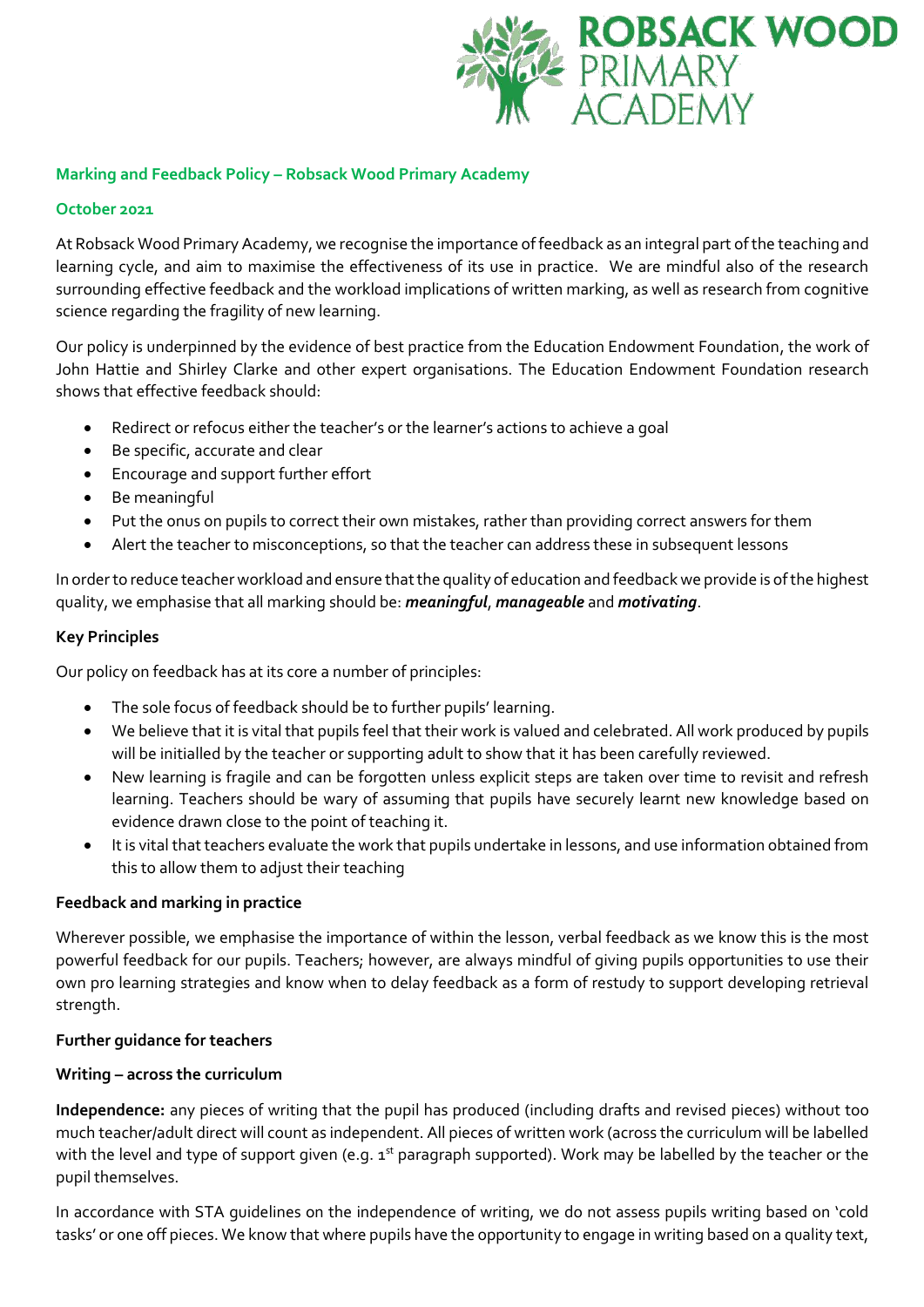topic, visit or curriculum experience, in which pupils have had a range of opportunities to explore and discuss what is to be written about, pupils make more rapid progress and demonstrate higher levels of engagement.

**Marking Codes:** each class and their teacher will co-create a marking or editing code, which will be used to support pupils understand how to improve their work. Dependent on the pupil and the stage of learning that they are at, the editing code may pin point an error specifically (e.g. an incorrectly spelt word may be underlined and the code 'sp' added above that word); the code may be used in the margin so that pupil has to search along the line to find the error; or the code may be added to the end of a piece of writing and the pupil will then need to identify the changes needed across a whole piece of writing. A marking code will look similar to the code below, but will be created in response to each class' specific needs. Each class' marking code is likely to evolve over the course of the academic year.



**Proof reading and editing in writing lessons:** most writing lessons will be followed up with an editing lesson where pupils receive whole class feedback about strengths and areas for development and direct teaching about to help them identify and address their own weaknesses. Teachers will have looked at pupils' work soon after the previous lesson and identified strengths and weaknesses, looking at both the technical accuracy of the writing; spelling errors, punctuation omissions, and other transcription mishaps as well as things to do with the sophistication of the writing; the actual content.

Pupils will learn to approach editing in three stages:

| Proof reading                                                                                                | Make sure it makes sense                                                                                       | Improve the impact on the reader                                                                                                                                                                                                                                     |
|--------------------------------------------------------------------------------------------------------------|----------------------------------------------------------------------------------------------------------------|----------------------------------------------------------------------------------------------------------------------------------------------------------------------------------------------------------------------------------------------------------------------|
| Look for incorrect spelling.<br>Missing or incorrect punctuation.<br>Missing or unnecessary capital letters. | Re-read the whole piece of writing<br>checking that it makes sense and is<br>consistent as an author would do. | Choose one (or more) paragraphs and re-<br>write completely - look at:<br>-word order<br>-sentence order<br>-word choice<br>-any unnecessary words<br>-any additional detail that might give the<br>reader a better picture<br>-ways to engage and excite the reader |

**Intervening when pupils find editing hard:** some pupils will need more support than this in order to be successful at improving their own work. Younger pupils in particular may need more support as they learn to become more independent, although many young pupils are quite able to edit and proof read independently after teacher modelling.

As with all intervention, teachers should always seek to use the minimal level possible, only escalating to the next level if the pupil still needs further support. Some pupils may need a gentle prompt to narrow down their focus when looking for mistakes, for example a written comment alerting them that there are some missing full stops, without telling them how many or where. Or a simple pointer – 'description' perhaps or 'ambiguous pronouns' or 'figurative language' or 'and then' with a green cross through it. This would be in addition to, and not instead of, the teacher modelling editing for these before the independent section of the lesson. Others might need even more support and need to be provided with clues to help them. For example, the teacher might need to draw a box around a section of text to narrow down the search area for the pupil, alongside the identifying that there are speech marks missing or tenses jumped or the same sentence structure over-used. Or they might need to write a comment at the end saying there are 8 run-on sentences or 5 instances of non-standard English.

Where mistakes are deeply entrenched, or the pupils are very young and lack confidence, the teacher may need to do some direct work modelling how to overcome these: for example, to clear up the confusion with apostrophe use. The teacher might set a group of pupils an editing challenge based not on their own work but on a fictional piece of work with only one, recurrent error. An adult might then support the group in identifying where apostrophes do and do not belong. They might do this instead of editing their own work or as a prelude to it, depending upon their learning